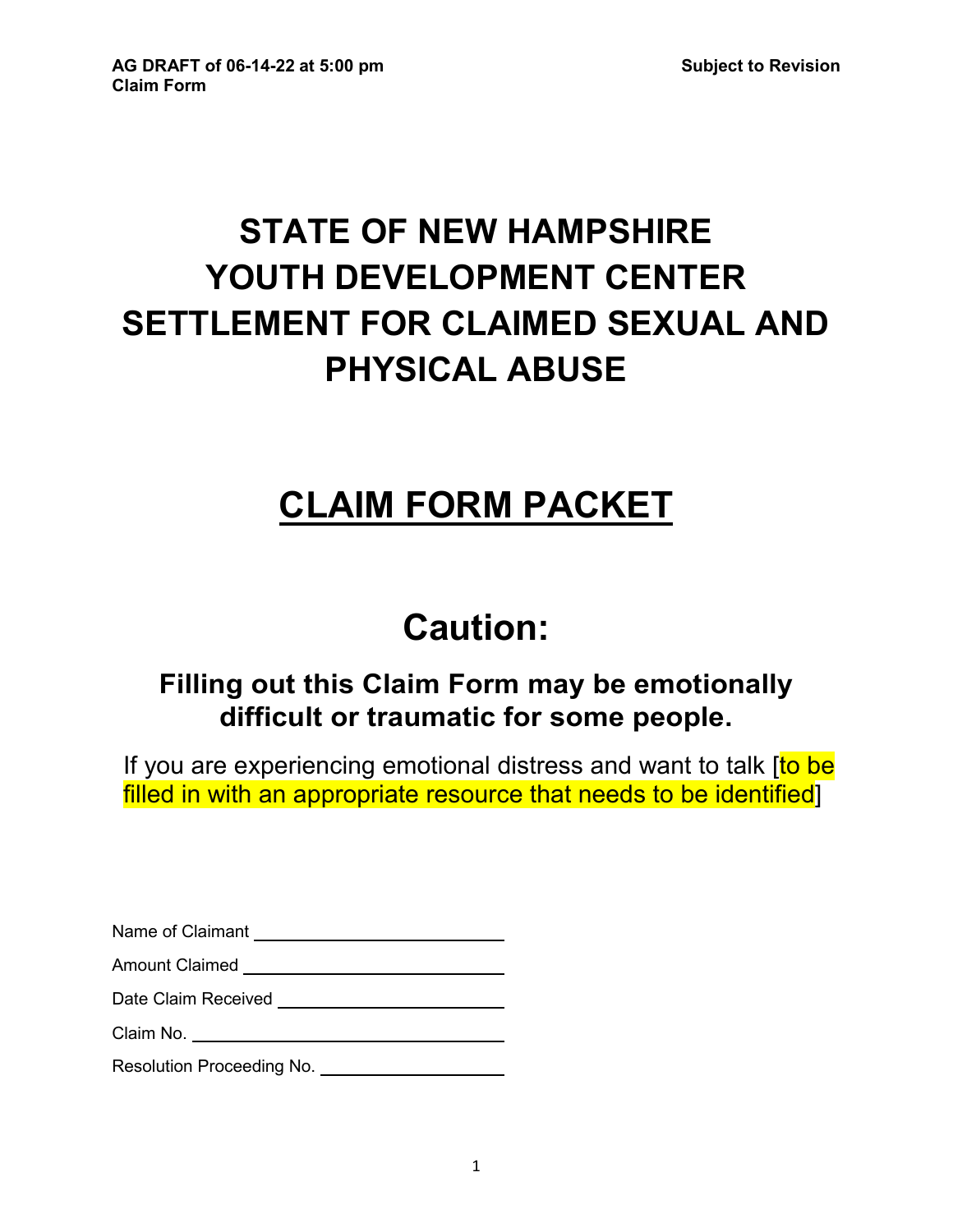### [THIS PAGE IS INTENTIONALLY LEFT BLANK]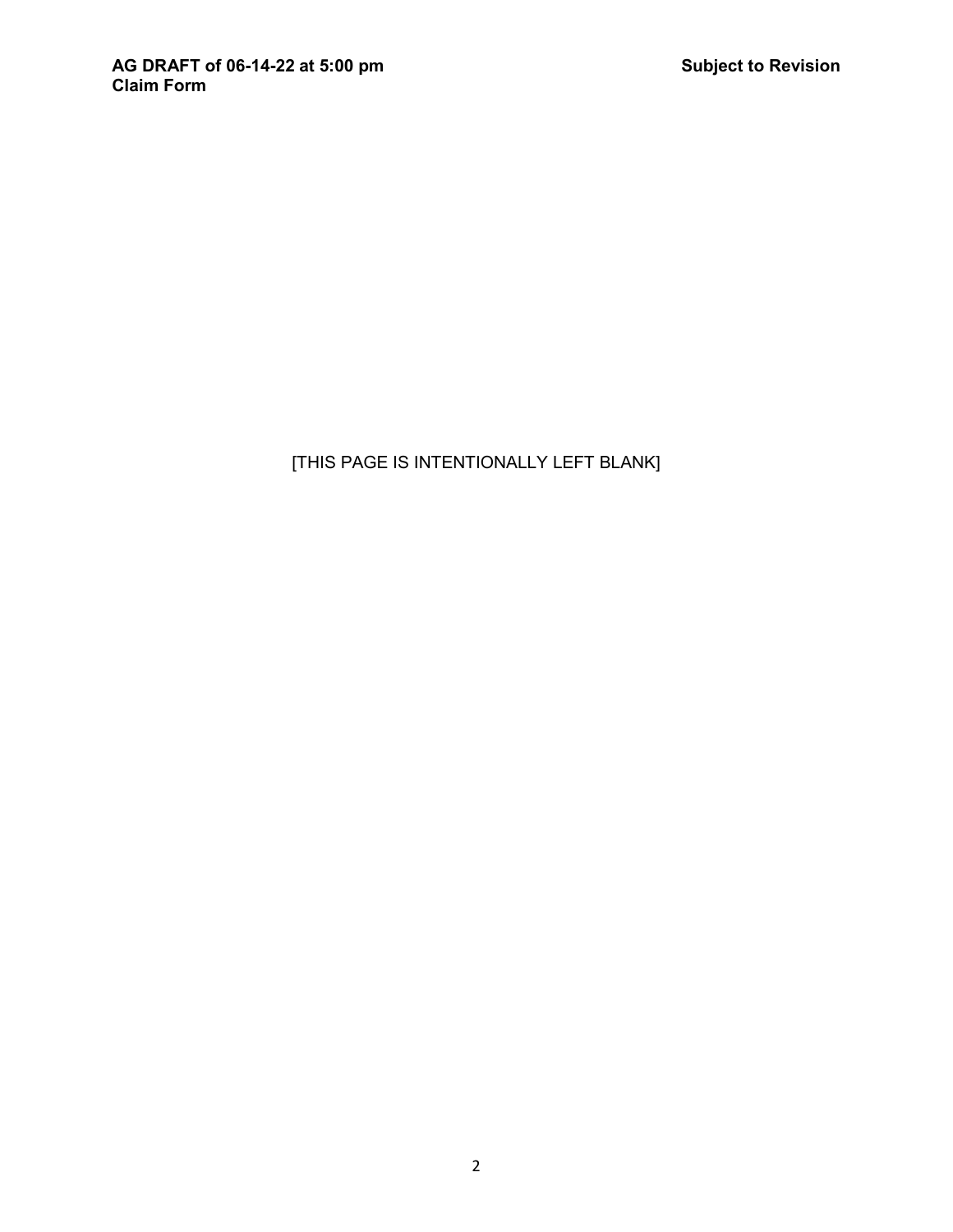The YDC Settlement Fund provides compensation to former Youth Development Center ("YDC") Residents who: (1) have suffered sexual or physical abuse, as defined herein, (2) sexual or physical abuse must have been perpetrated upon a Former YDC Resident by or at the behest of a member of the YDC staff, and (3) have not already received a settlement from the State of New Hampshire for the same or related incidents at the YDC. Please complete this claim form if you believe that you are entitled to compensation.

#### **Please read the following before completing the Claim Form.**

#### **General Instructions for completing the Claim Form:**

- Please type or print information clearly.
- Please provide all requested information to the best of your ability. If there is something that you do not recall, please provide as much information as you remember. For example, if you do not remember the name of the perpetrator, please provide gender, position, job title, age, and any physical characteristics.
- Make sure that you fill out and include the attached Settlement Fund Award Matrix and Claim Calculation Worksheet (the "Worksheet").
- Please provide current contact information, so that you can be reached. Please contact the Administrator if your contact information changes.
- Please provide as much corroborating information to support your claim as possible. Please provide a list of the corroborating documentation that you are submitting as well as the names of individuals who may be able to corroborate your claim.
- Please keep a copy of your claim form and any additional documents submitted to the administrator for your personal records.
- Please do not send original photographs, identification, or medical records. Photocopies are acceptable.
- If a legal representative is completing this claim form on behalf of a Claimant, please include proof of legal representation as an attachment.
- Please sign page before a Notary and have the Notary endorse the claim form.
- All capitalized terms are defined in the attached Glossary.
- Please review the Valuation Guidelines while completing this form for more complete information regarding the claim process.
- Please reach out to the Administrator if you have any questions related to completing the Claim Form Packet.

#### **Submitting Claim Form:**

- Please submit the Claim Form Packet to the Claims Administrator at the following:  $\circ$  Address/fax number/Email [to be added by Administrator after appointment]
- All claim forms must be postmarked or submitted and received no later than midnight, December 31, 2024.

Submission of a claim shall constitute an agreement in writing to submit the claim to arbitration as provided in RSA 542:1. All documents and information created in connection with the filing of this claim shall be treated as confidential by the Administrator and the AG Designee, except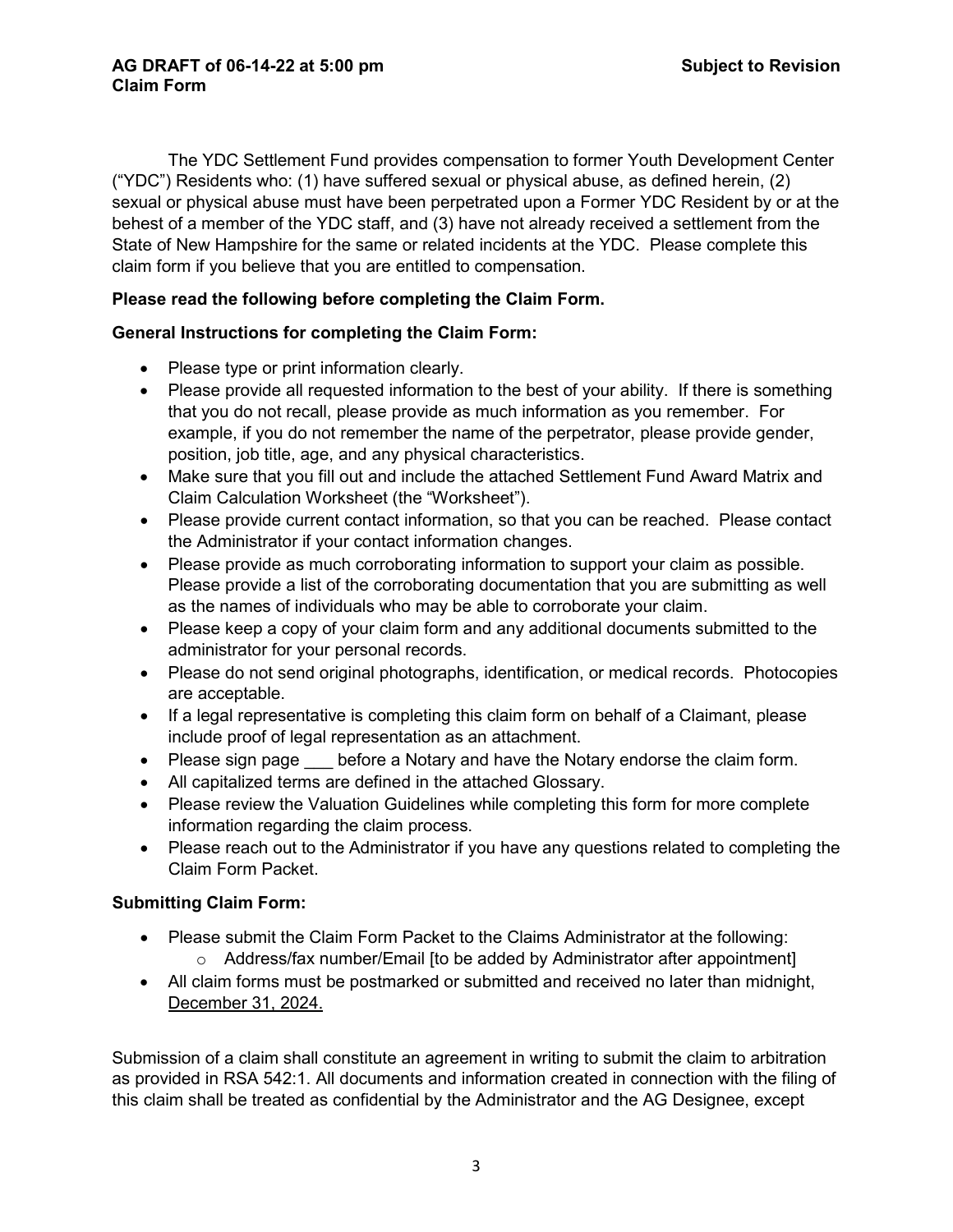information that was not previously confidential shall not become so by virtue of being submitted in connection with a claim, or as otherwise provided in RSA 91-A.

## **Claim Form**

| <b>Claimant Name and Contact Information:</b>                                                                           |                                                                                                                          |  |  |
|-------------------------------------------------------------------------------------------------------------------------|--------------------------------------------------------------------------------------------------------------------------|--|--|
|                                                                                                                         | First Name: <u>New York Channels</u> Middle Name: Name: Name: New York Channels Allen Name: New York Channels Allen Name |  |  |
| Last Name: ___________________________________Other Names Used: ________________                                        |                                                                                                                          |  |  |
|                                                                                                                         | Gender: _____ Date of Birth (mm/dd/yyyy): _______SSN/TIN/Nat'l ID: ___-_____-____                                        |  |  |
|                                                                                                                         |                                                                                                                          |  |  |
|                                                                                                                         |                                                                                                                          |  |  |
|                                                                                                                         |                                                                                                                          |  |  |
| Best phone number to reach you: Can a voicemail be left?                                                                |                                                                                                                          |  |  |
| Email:                                                                                                                  |                                                                                                                          |  |  |
| <u> 1989 - Johann Harry Harry Harry Harry Harry Harry Harry Harry Harry Harry Harry Harry Harry Harry Harry Harry H</u> |                                                                                                                          |  |  |
| How should we communicate with you? Check all that apply [MAIL E-MAIL PHONE] <sup>1</sup>                               |                                                                                                                          |  |  |
| Attorney or Other Legal Representation (if applicable):                                                                 |                                                                                                                          |  |  |
|                                                                                                                         | Name: Law Firm: Law Firm:                                                                                                |  |  |
| Street Address: North American Street Address: North American Street Address: North American Street Address: No         |                                                                                                                          |  |  |
|                                                                                                                         |                                                                                                                          |  |  |
|                                                                                                                         |                                                                                                                          |  |  |

l

<span id="page-3-0"></span><sup>&</sup>lt;sup>1</sup> Checkboxes will be added to any terms in brackets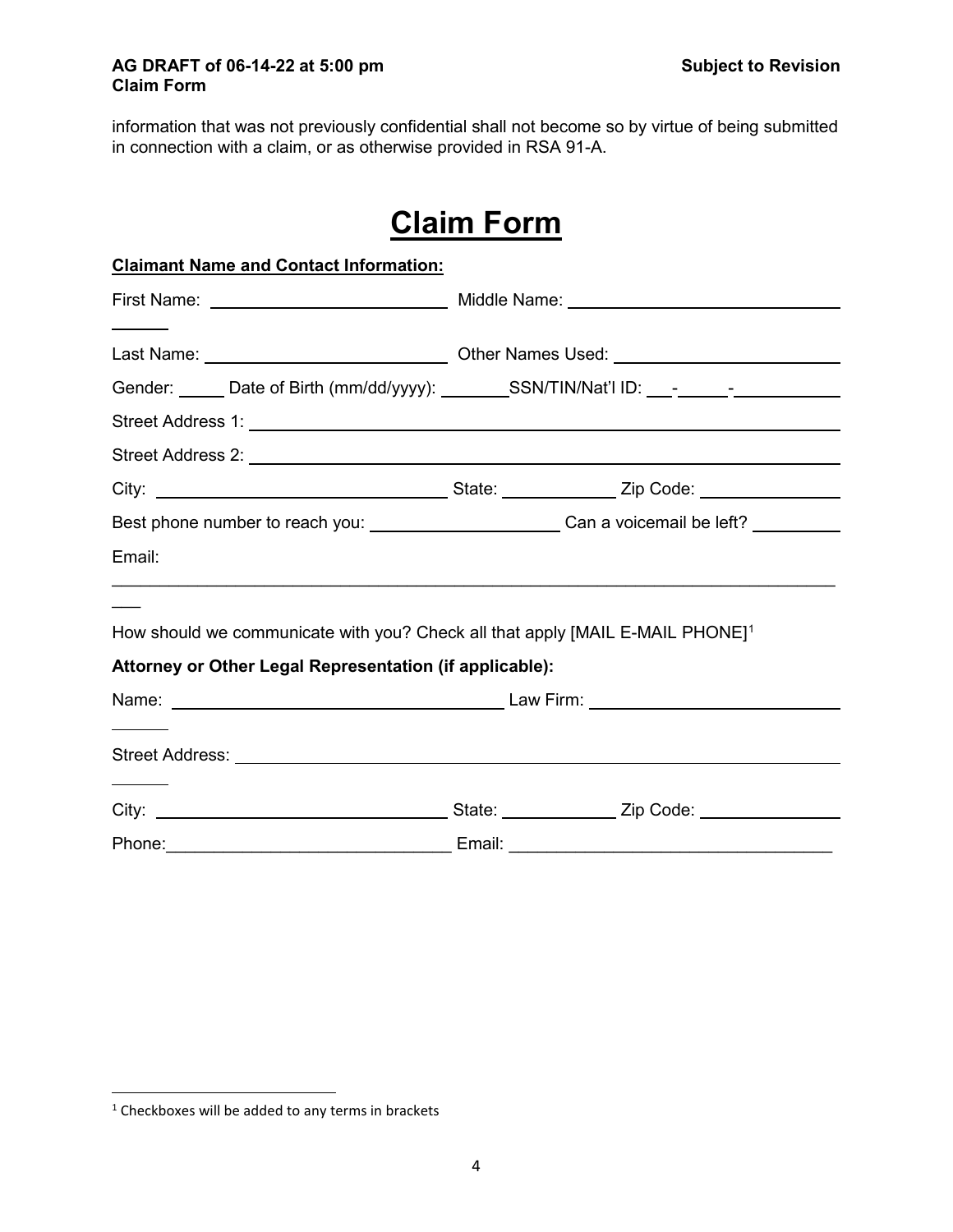#### **I. Background Information for Claimant**

#### a. **Marital History and Status**

[Married/Domestic Partner Separated Divorced Widowed Never Married Prefer Not to Answer]

- i. If you are married or have a domestic partner, please provide: Spouse/Domestic Partner's Name: **Manual Access 1986** Date of Marriage:
- ii. If your marriage/domestic partnership has ended, please specify: Date of Divorce: Date of Separation: Date of Spouse's death:

#### **b. Educational Background**

- **i. What is your highest level of education completed?** [GED/High School Associates Bachelors Masters Doctorate Other]
- **ii. Please list the names of educational institutions attended**

#### **c. Employment History**

 $\overline{a}$ 

 $\overline{\phantom{a}}$ 

 $\overline{a}$ 

- **i.** Current Employment Status [Employed/Retired/Unemployed/Disabled/Other] If other, please explain **contain the set of the set of the set of the set of the set of the set of the set of the set of the set of the set of the set of the set of the set of the set of the set of the set of the set of t**
- ii. Occupation/Former Occupation
- iii. Employer (if applicable)<u>.</u>

#### **[REMAINDER OF THE PAGE INTENTIONALLY LEFT BLANK]**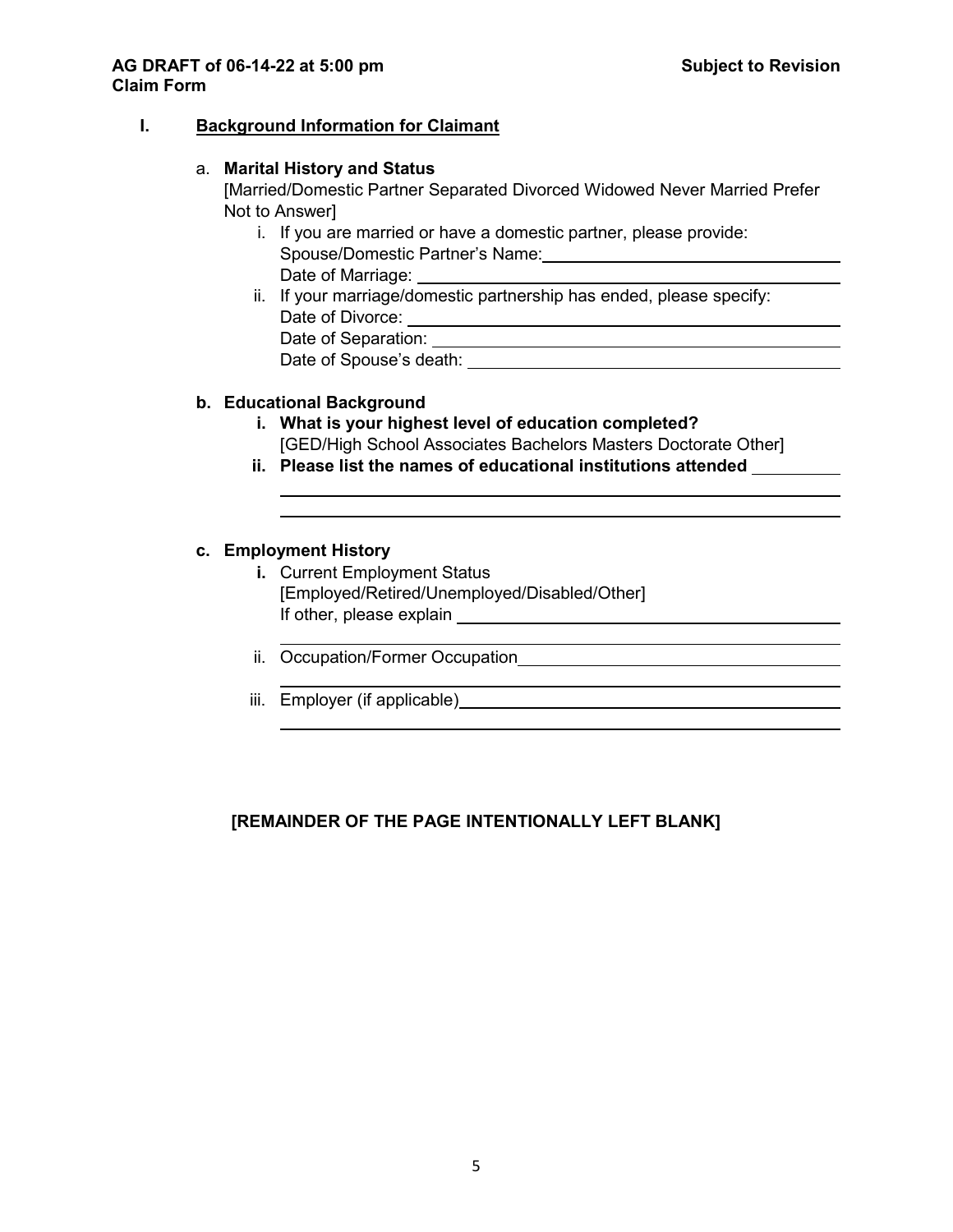$\overline{\phantom{a}}$  $\overline{\phantom{a}}$ 

 $\overline{\phantom{a}}$ 

 $\overline{\phantom{a}}$ 

#### **II. Eligibility for Compensation Claim**

- a. **Were you ever committed to the YDC[2](#page-5-0) ?** [Yes/No]
- b. **Dates that you were committed to the YDC?**
- c. **Ages that you resided in the YDC?**
- d. **Identify the cottages you resided in while committed to the YDC. For each cottage, state the dates when you resided in the cottage and or the length of time spent in the cottage**.
- $\overline{\phantom{a}}$ e. **Do you claim that you were sexually or physical abused while in YDC custody?**

[YES NO]

f. **Have you filed a lawsuit against any persons or entities related to your claims of sexual or physical abuse?**

[YES NO]

 $\overline{a}$ 

 $\overline{\phantom{a}}$ 

 $\overline{a}$ 

 $\overline{a}$ 

- i. If yes, please provide information related to the lawsuit, including the docket number, the names of the defendant and a summary of the lawsuit. Please also include documentation related to the lawsuit in your submission of the Claim Form Packet.
- g. **Have you received a settlement from the State of New Hampshire, or any other person or entities related to your claims of sexual or physical abuse? IYES NOI** 
	- i. If yes, please provide information related to the settlement, including the settling parties, a summary of the abuse claims related to the settlement. Please also include documentation related to the settlement in your submission of the Claim Form Packet.

<span id="page-5-0"></span><sup>&</sup>lt;sup>2</sup> Please note that "YDC" is defined to include other facilities. If you were committed to a facility other than the youth detention center, please answer this section by identifying the facility to which you were committed.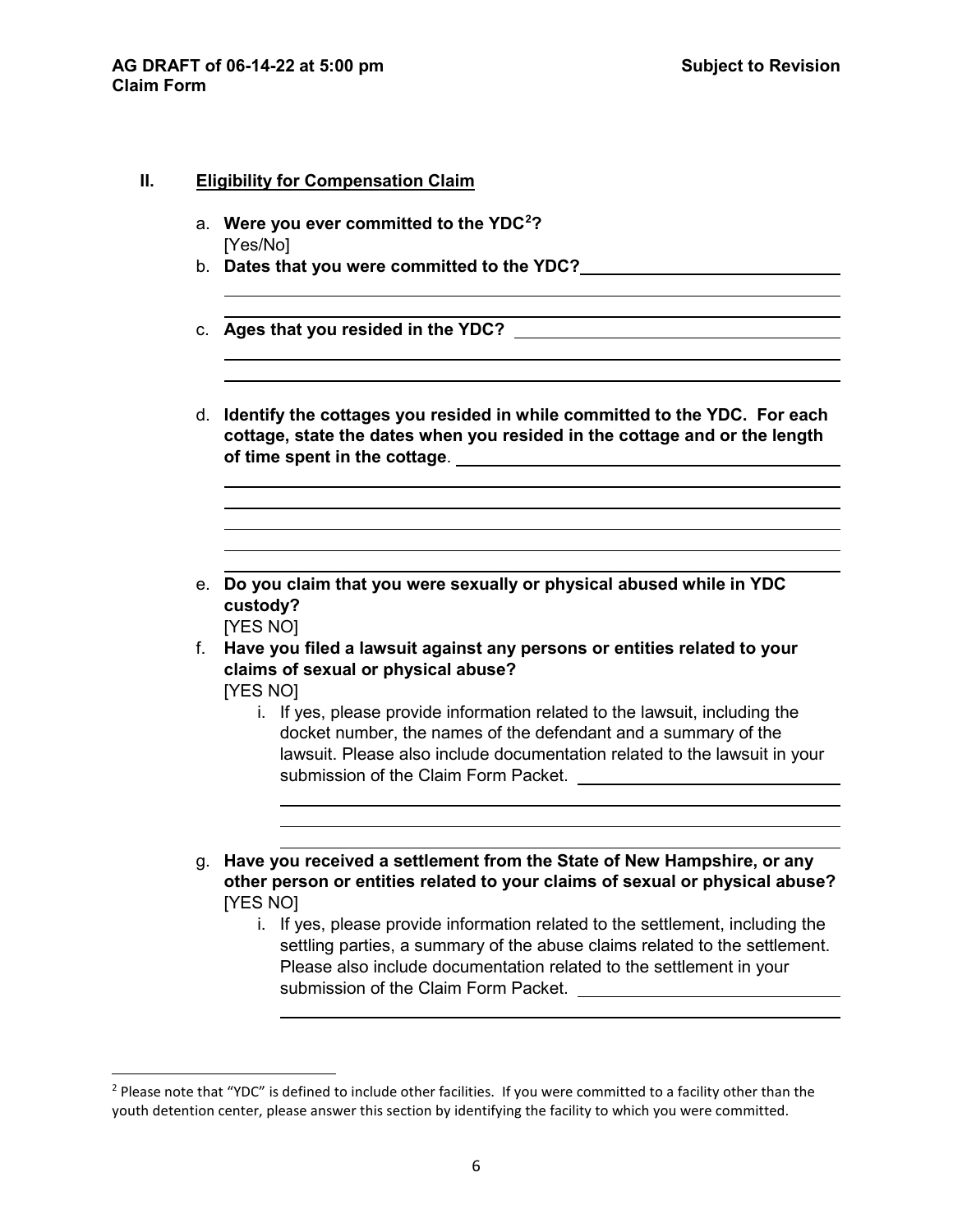$\overline{a}$  $\overline{\phantom{a}}$ 

#### **III. Claims of Abuse**

#### **a. Sexual Abuse**

 $\overline{\phantom{a}}$ 

 $\overline{\phantom{a}}$ 

 $\overline{a}$ 

- i. Sexual Abuse means an incident of conduct which would constitute an offense under RSA 632-A:2, RSA 632-A:3, RSA 632-A:4, or a common law cause of action for assault or battery that involves sexual contact or sexual penetration as defined by RSA 632-A:1. See also Glossary. To be compensable, sexual abuse
- ii. Do you claim that you were sexually abused while a resident at YDC? For information on the categories/definition of sexual abuse, please see Appendix .

[Yes No] If yes, please continue on to the next question, if not please go to section III(b) "Physical Abuse".

iii. Approximately how many times do you claim that that you were sexually abused by a staff member while at YDC and over what time period?

- iv. For each incident of sexual abuse, to the best of your ability, please describe the nature of the incident and include (Please use additional pages, if necessary):
	- 1. A description of the abuse (please see Worksheet at Attachment \_\_\_ for examples of sexual abuse),
	- 2. The date range of the abuse,
	- 3. Approximate age when you suffered the abuse,
	- 4. The name(s) of the perpetrators,
	- 5. The location of the abuse,
	- 6. Whether any objects or weapons were used, and
	- 7. Whether the sexual abuse was accompanied by physical abuse.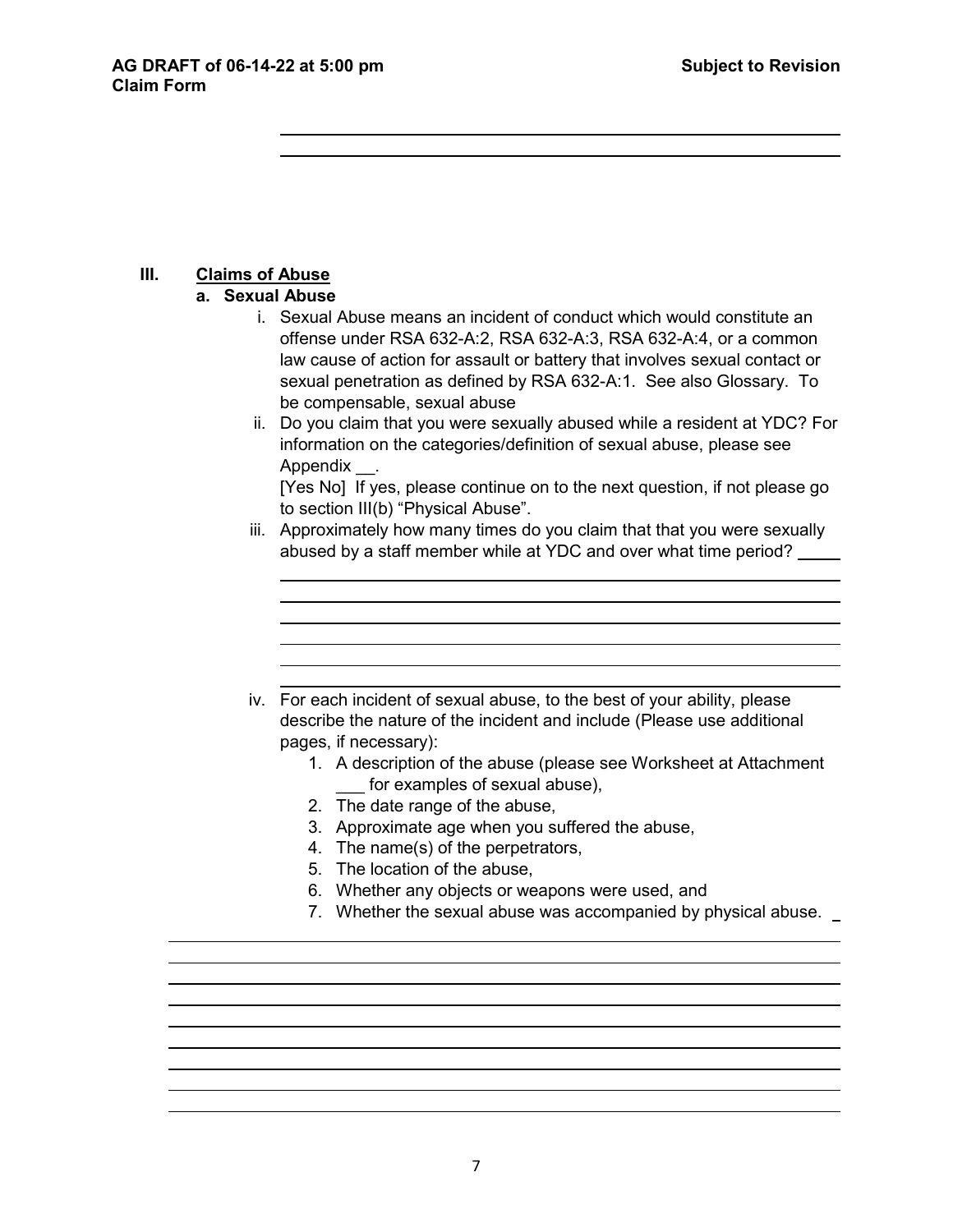$\overline{a}$ 

 $\overline{a}$ 

|    | [YES NO]          | v. Did anyone witness any of the incidents of sexual abuse?<br>If yes, please provide the name of the witness, contact information<br>(if available) and the dates of the incident that the person                                  |
|----|-------------------|-------------------------------------------------------------------------------------------------------------------------------------------------------------------------------------------------------------------------------------|
|    |                   |                                                                                                                                                                                                                                     |
|    | [YES NO]          | vi. Did you report any incidents of sexual abuse?<br>vii. If you reported any incidents of sexual abuse, to whom did you report it                                                                                                  |
|    |                   | and on what date?<br>1. Parents, family, friend – Name                                                                                                                                                                              |
|    |                   | 2. Police department or other law enforcement - Name and                                                                                                                                                                            |
|    |                   |                                                                                                                                                                                                                                     |
|    |                   | 4. Attorney – Name and law firm <u>entitled</u> and the state of the state of the state of the state of the state of the state of the state of the state of the state of the state of the state of the state of the state of the st |
| L. | b. Physical Abuse | Physical Abuse means an incident of conduct which would constitute an<br>offense under RSA 631:1, RSA 631:2, or RSA 631:2-a, and that is not                                                                                        |

battery. See also Glossary. ii. Do you claim that you were suffered physical abuse while a resident at YDC?

justified under RSA 627:6, or a common law cause of action for assault or

[Yes No]

If yes, please continue to the next question, if not please proceed to Section IV.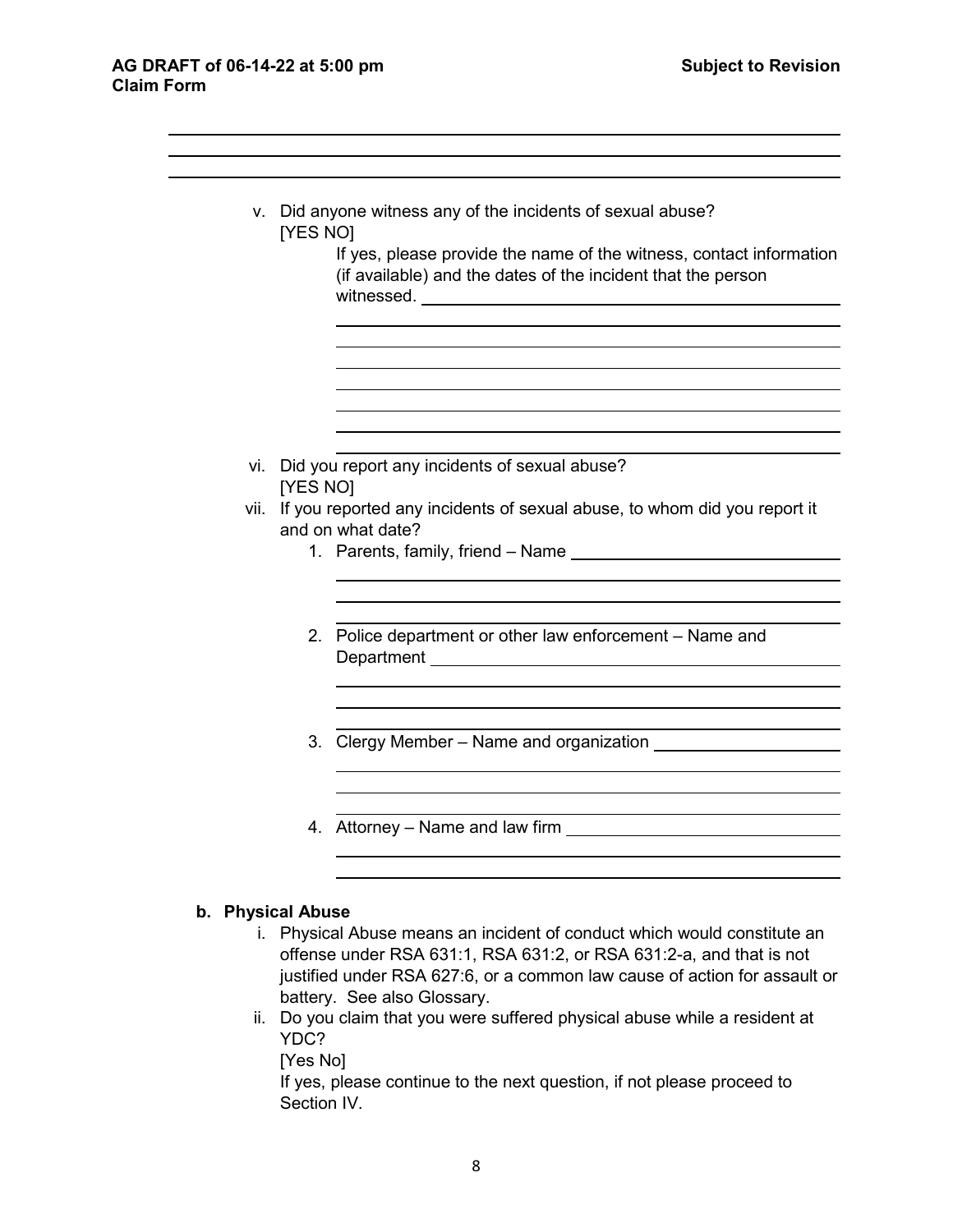#### **AG DRAFT of 06-14-22 at 5:00 pm Subject to Revision Claim Form**

 $\overline{a}$ 

 $\overline{a}$ 

 $\overline{a}$ 

iii. Approximately how many times do you claim that you were suffered physical abuse by a staff member at YDC and over what time period?

 $\overline{a}$ iv. For each incident of physical abuse, to the best of your ability, please describe the nature of the incident and include:

- 1. A description of the claimed physical abuse (please see Worksheet for examples of physical abuse),
- 2. The date range of the physical abuse,
- 3. Approximate age when you suffered physical abuse,
- 4. The name(s) of the perpetrators,
- 5. The location of the physical abuse,
- 6. Whether the physical abuse was inflicted as a result of your refusal to submit to sexual advances,
- 7. Any resulting injury (e.g. broken leg, brain damage, black eye), and
- 8. Whether any objects or weapons were used during the physical abuse?

v. Did anyone witness the abuse? [YES NO]

 $\overline{\phantom{a}}$ 

If yes, please provide the name of the witness, contact information (if available) and the dates of the incident that the person witnessed. **Witnessed.**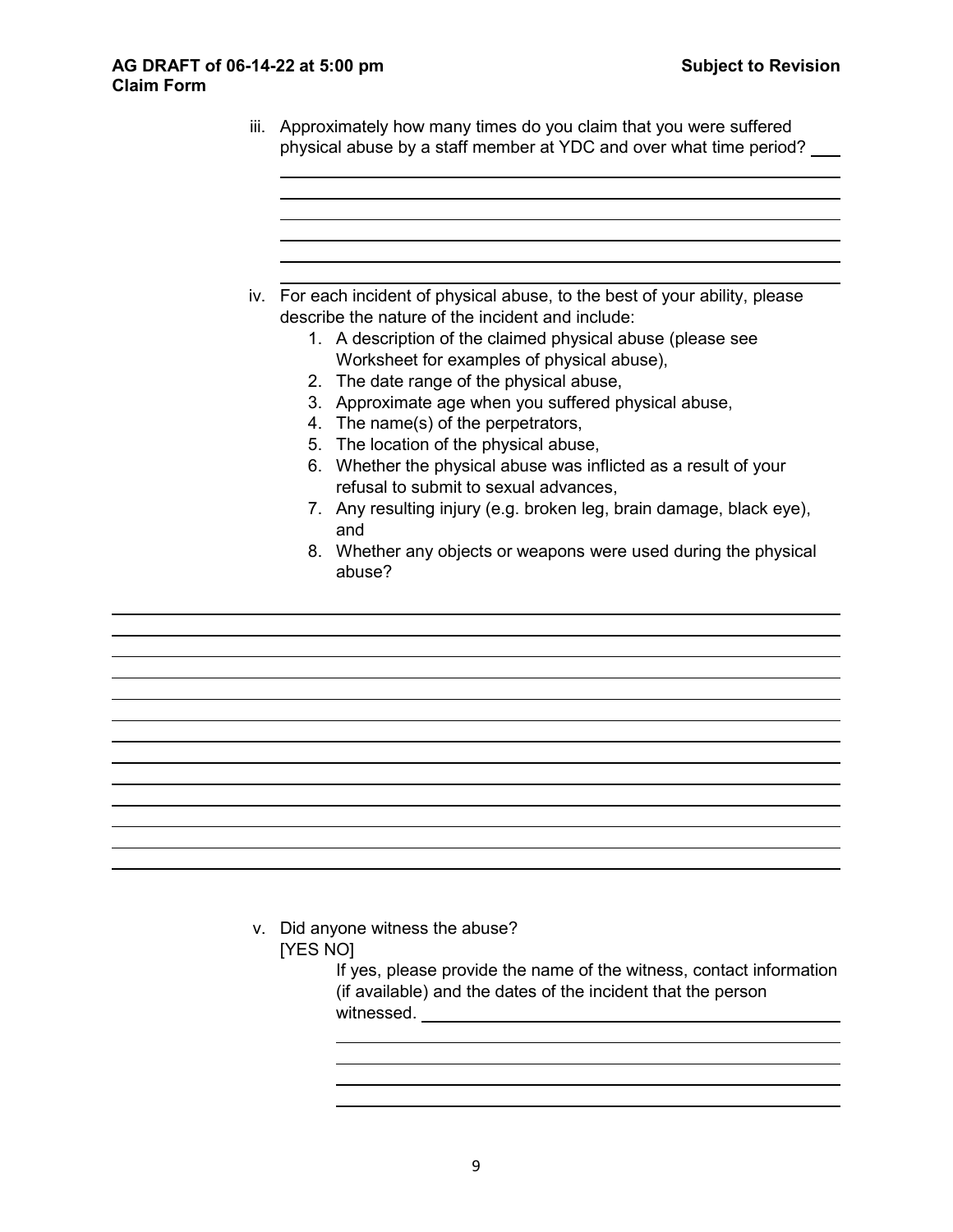<u> 1980 - Johann Barbara, martxa amerikan personal (h. 1980).</u>

<u> 1980 - Johann Barn, mars an t-Amerikaansk politiker (\* 1908)</u>

vi. Did you report the abuse? [YES NO]

 $\overline{a}$  $\overline{\phantom{a}}$ 

 $\overline{\phantom{a}}$ 

 $\overline{\phantom{a}}$ 

 $\overline{\phantom{a}}$ 

 $\overline{\phantom{a}}$ 

 $\overline{a}$ 

 $\overline{a}$ 

 $\overline{\phantom{a}}$  $\overline{a}$ 

If yes, to whom did you report it and on what date?

- 1. Parents, family, friend Name
- 2. Police department or other law enforcement Name and Department

- 3. Clergy Member Name and organization
- 4. Attorney Name and law firm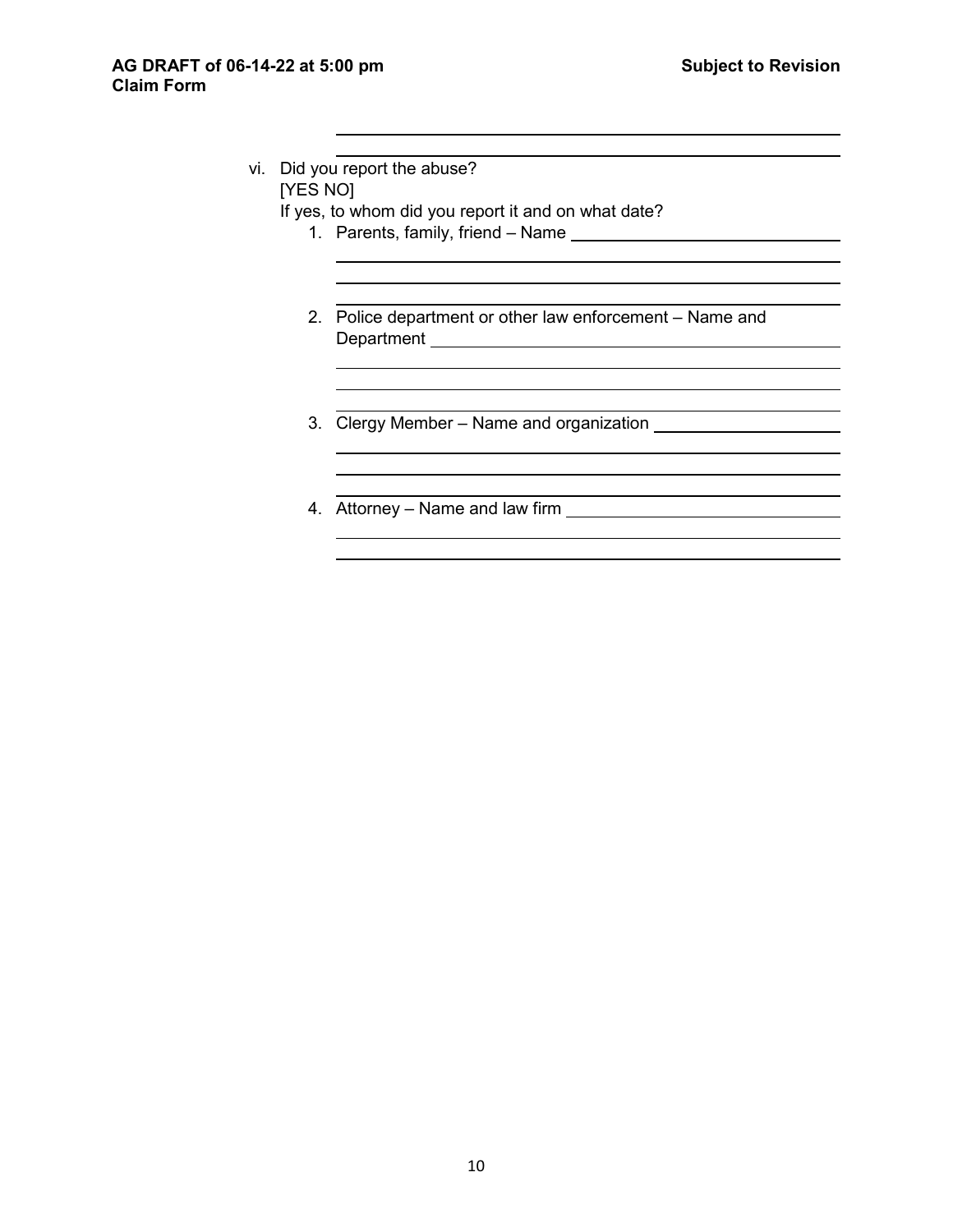$\overline{a}$ 

 $\overline{\phantom{a}}$ 

 $\overline{a}$ 

 $\overline{\phantom{a}}$ 

 $\overline{a}$ 

 $\overline{a}$ 

- **IV. Additional Information To Support Claim (please add as many additional pages as necessary)**
	- a. **To the best of your ability, please describe the impact that the abuse has had on you. Please include any extraordinary circumstances that you believe that you have suffered.**

b. **Did the sexual abuse cause a Sexually Transmitted Disease or pregnancy?** [Yes NO] If the answer is yes, please describe.

- **c. Have you received any treatment or services (medical, counsel, addiction, religious or spiritual services) related to the abuse suffered?** [YES NO]
	- i. If yes, please describe the (a) treatment or service received, (b) the providers of the treatment or services, (c) dates treatment or services received. <u>Contract the contract of the contract of the contract of the contract of the contract of the contract of the contract of the contract of the contract of the contract of the contract of the contract of the contra</u>

ii. Do you believe that you would benefit from other treatment or services?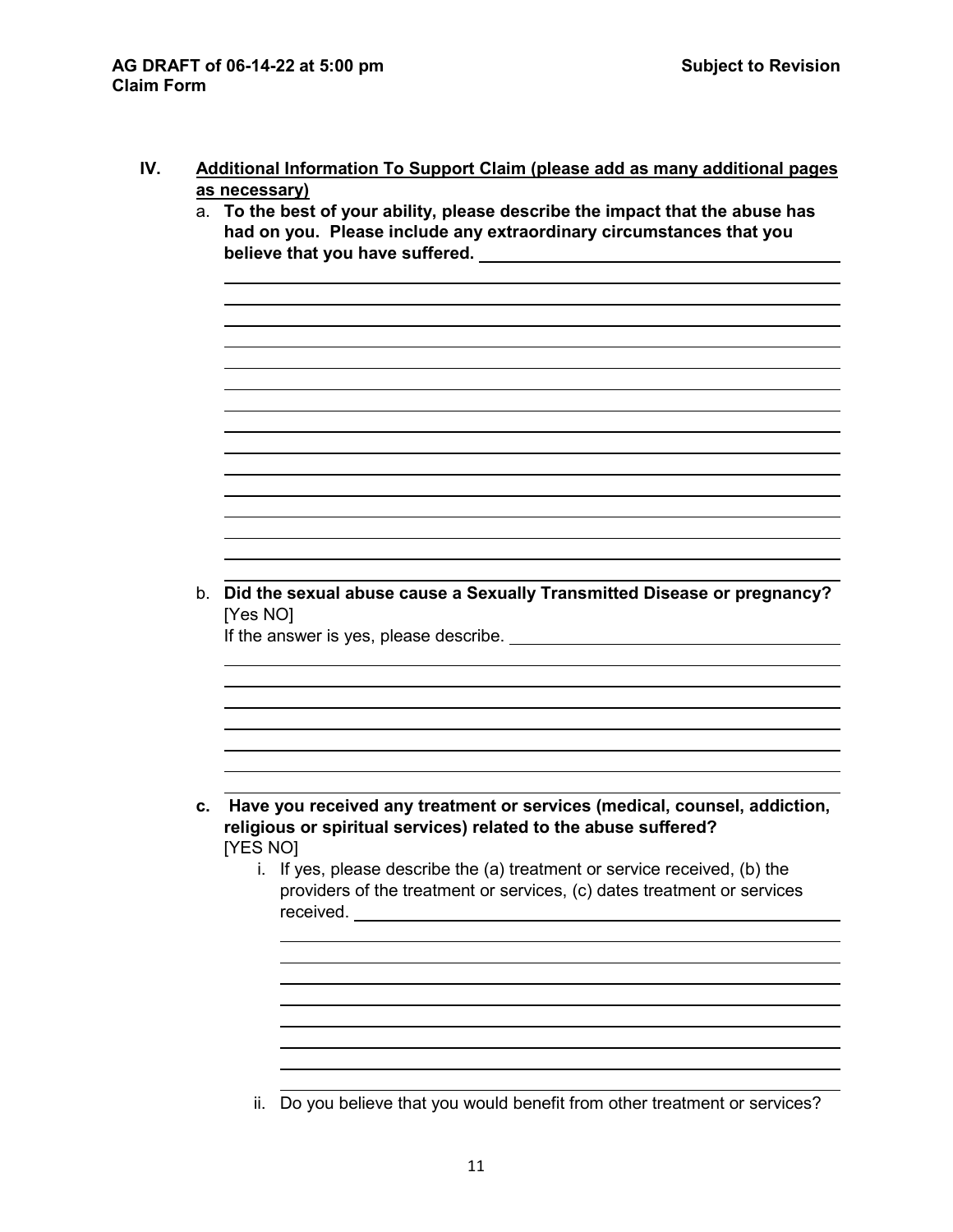#### AG DRAFT of 06-14-22 at 5:00 pm<br>
Subject to Revision **Claim Form**

### [YES NO]

 $\overline{a}$ 

 $\overline{a}$ 

If yes please, describe the treatment or services that you think that you would benefit from?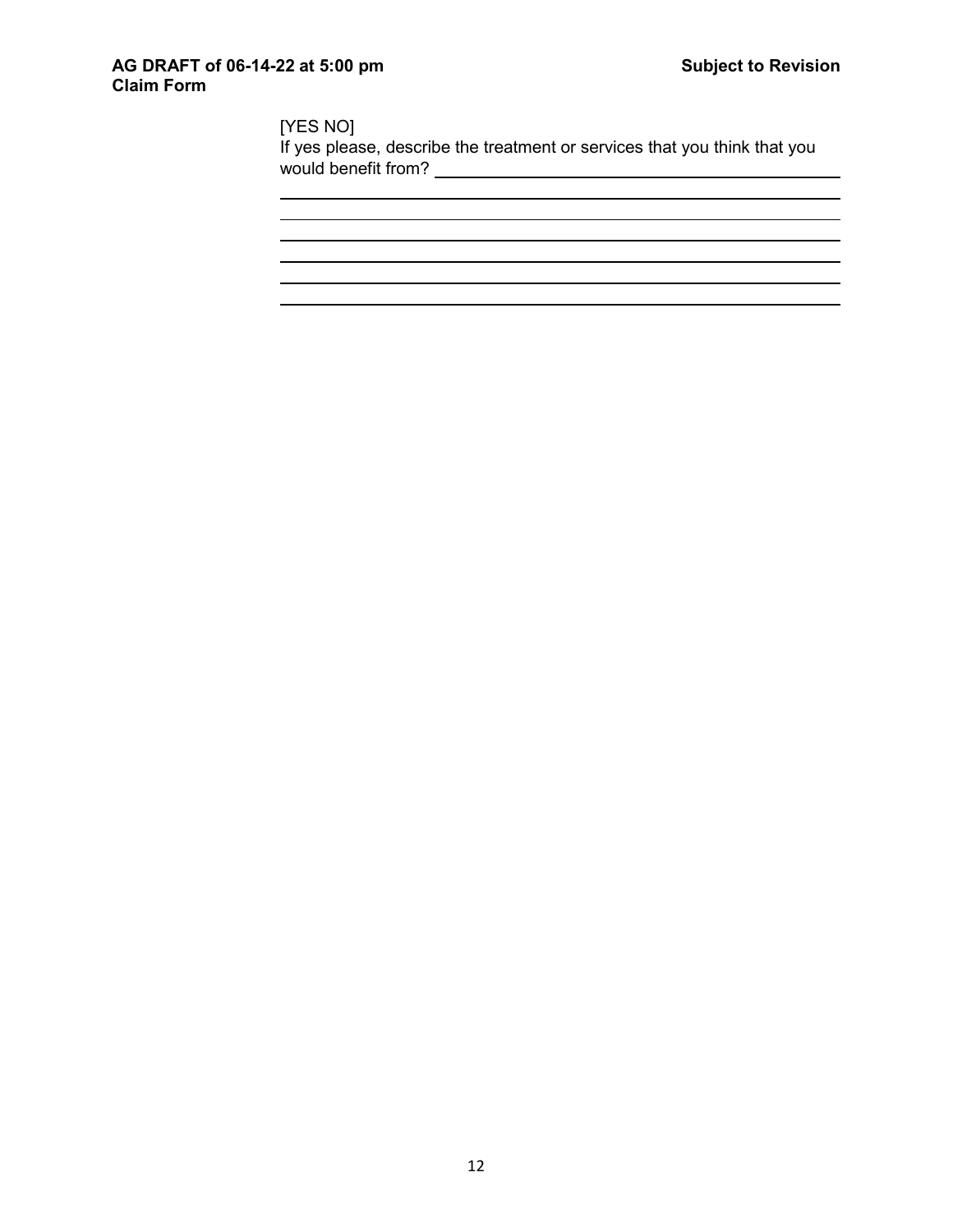#### **V. Calculating Claim Amount**

- **a. To determine the amount that you may claim from the Settlement Fund, please complete the attached Worksheet.**
- b. **Sexual Abuse:** If you determine that you meet the eligibility criteria and you believe that you are owed compensation from the Settlement Fund for your claim for sexual abuse, please enter the Final Sexual Abuse Claim Amount from Part I, Line (k) of the Worksheet.

 $\frac{1}{2}$   $\frac{1}{2}$   $\frac{1}{2}$   $\frac{1}{2}$   $\frac{1}{2}$   $\frac{1}{2}$   $\frac{1}{2}$   $\frac{1}{2}$   $\frac{1}{2}$   $\frac{1}{2}$   $\frac{1}{2}$   $\frac{1}{2}$   $\frac{1}{2}$   $\frac{1}{2}$   $\frac{1}{2}$   $\frac{1}{2}$   $\frac{1}{2}$   $\frac{1}{2}$   $\frac{1}{2}$   $\frac{1}{2}$   $\frac{1}{2}$   $\frac{1}{2}$ 

c. **Physical Abuse:** If you determine that you meet the eligibility criteria and you believe that you are owed compensation from the Settlement Fund for your claim for physical abuse, please enter the Final Physical Abuse Claim Amount from Part II, Line (k) of the Worksheet.

 $\frac{1}{2}$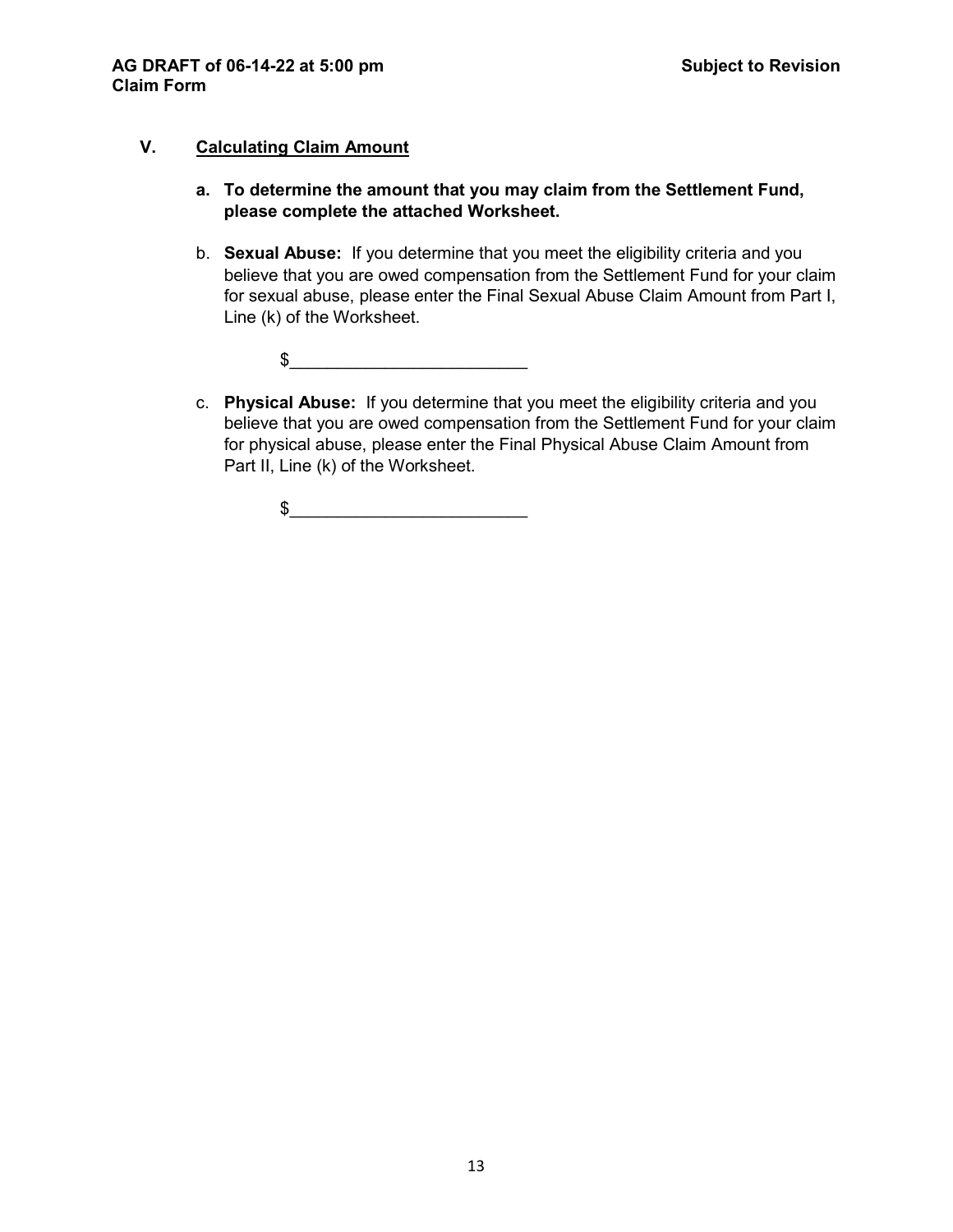#### **VI. Supporting Documentation**

#### **a. Required Documentation for Complete Submission**

- i. Copy of Identification Documents
- ii. Completed and executed Claim Form
- iii. Completed Worksheet
- iv. Executed Motion to (or Notice of) Stay
- v. Engagement Letter and Fee Agreement with Counsel (if applicable)
- vi. Attorney Fee Affidavit
- vii. Completed W-9 Form (for claimant and counsel)
- viii. Guardianship or Conservatorship Order establishing authority to sign and verify Claim Form (if applicable)

#### **b. Optional Documentation with Submission**

- i. Medical Records
- ii. Mental Health Records
- iii. Resident File (if not provided to you by the Attorney General)
- iv. Diaries or Journals
- v. Photographs
- vi. Complaint in Related Litigation
- vii. Other documents that you believe help support your claim